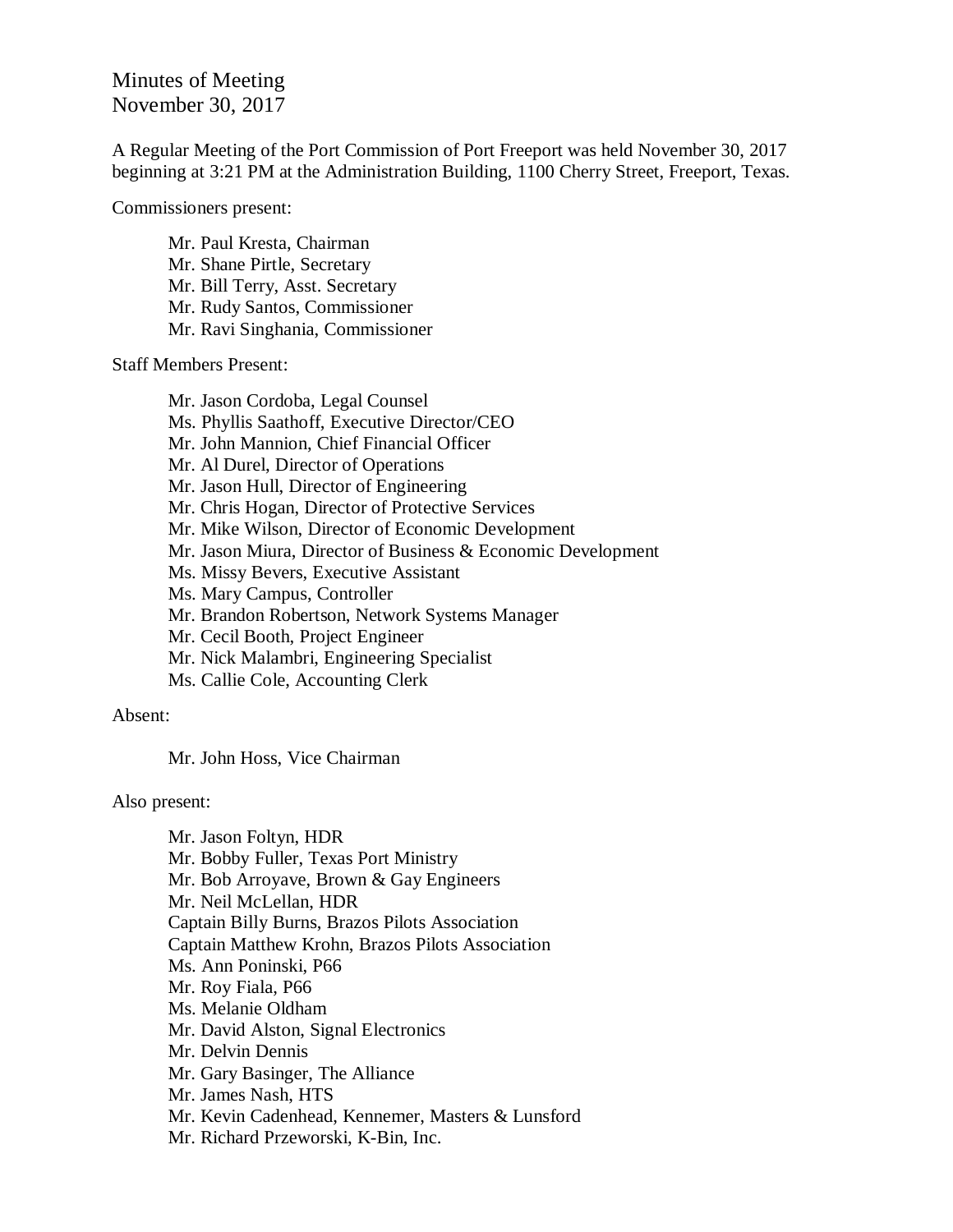- 1. CONVENE OPEN SESSION in accordance with Texas Government Code Section 551.001, et. seq., to review and consider the following:
- 2. Invocation Bobby Fuller, Texas Port Ministry
- 3. Pledge of Allegiance: U.S. Flag & Texas Flag
- 4. Roll Call. Commissioner Kresta noted that Commissioner Hoss was absent. All other Commissioners were present.
- 5. Safety Briefing Mr. Chris Hogan, Director of Protective Services
- 6. Approval of minutes from the Regular Meeting held November 9, 2017 and a Special Meeting held November 20, 2017.

A motion was made by Commissioner Pirtle to approve the minutes as presented. The motion was seconded by Commissioner Singhania with all Commissioners present voting in favor of the motion.

- 7. Reports from Executive Staff:
	- A. Receive report from Executive Director/CEO on activities and matters related to administrative affairs. Port tenant updates, USCOE, rail issues, AAPA Committees, leases, contracts, upcoming Port and civic events and other related administrative affairs.

Ms. Saathoff reported that Corps Headquarters has agreed to the Port's request the GRR approval not be contingent upon the 408 application for the stability feature in the bend of the channel. The Port has not received Corps approval for the drilling plan however work is proceeding on a more accelerated schedule for completing the 408 application. Ms. Saathoff reported on her trip to WDC to participate on the Ports Caucus panel to discuss the effects of Hurricane Harvey on ports and effects of hurricanes. Ms. Saathoff shared the slides used from the presentation prepared by Chris Frabotta from the Galveston District as part of her discussion on the panel. Staff also attending a meeting with Major General Jackson today who came to Houston to discuss recent policy guidance documents the Corps recently put out with regard to relocation of pipelines and other infrastructure when a channel project is more than 50 foot in depth. While in WDC, Ms. Saathoff also had follow-up meetings with Senator Cornyn and Senator Cruz offices. TxDOT has requested Ms. Saathoff participate on a panel in Corpus December 6 and the Tenaris Inauguration is December 11 in Bay City. Ms. Saathoff also reported that at the last Port Authority Advisory Committee she was elected Chair to the committee going forward.

B. Receive report from CFO on monthly activity and matters related to financial results, investments, insurance, leases, real property matters and other related administrative affairs.

Mr. Mannion gave a brief financial presentation and update to the Commission.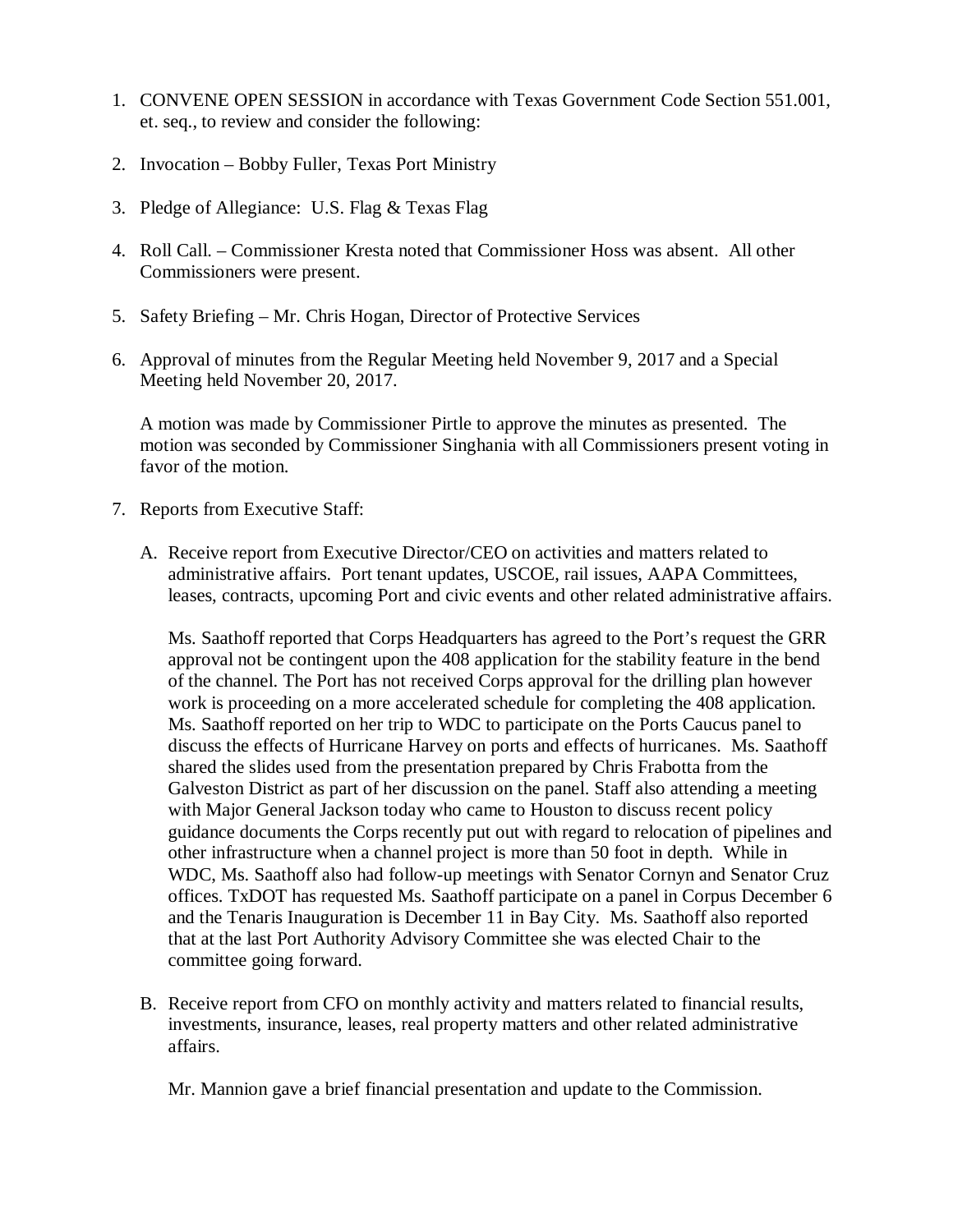C. Receive report from Director of Engineering on activities and matters related to Freeport Harbor Federal Channel, capital projects and other projects, Hydrographic Report and other related facility engineering matters.

In addition to his report submitted, Mr. Hull shared several pictures of projects which included new house construction, Parcel 14 rail development, CBP building, dredge Newport, and Seaway point lights.

D. Receive report from Director of Operations on activities and matters related to operations, vessel activity, tonnage and other related port operation matters.

Mr. Durel shared pictures of Tenaris' recent discharge of approximately 8,000 tons of steel bars as well as photos from the Clean Cities Conference attended where speakers shared their plans for alternative fuel or systems. Mr. Durel also reported attending the Junior Achievement Career Day at Brazosport College.

E. Receive report from Director of Protective Services on matters related to safety meetings/injury report, security meetings, EMS update and other related safety, security and environmental matters.

Mr. Hogan was asked to serve on a sub-committee for Maritime Security Management created by the USCG Captain of the Port. This committee will share information to develop best practices, then develop recommendations back to the Captain of the Port and to the executive steering committee. No incidents to report for the month of October. As previously request, staff will be meeting with A&R Director of Environmental Health and Safety to discuss their processes.

F. Receive report from Director of Business & Economic Development on activities and matters related to industry meetings and Port presentations, Port events, and other related trade development or community relation matters.

Matagorda County Economic Development Council will meet December 1 in Bay City. The Port's next CAP Meeting will be held December 7 at Columbia Lakes. The Tenaris Inauguration is December 11 in Bay City at 2:00 p.m. Port Freeport is a sponsor for the Petrochemical Supply Chain Logistics Conference December 12-13 and is partnering with A&R Logistics on a joint marketing effort for the conference. Additionally, the Port will attend the Angleton Chamber Awards Luncheon and Chairman Address December 14 in Angleton. Mr. Miura met with site director for A&R Logistics to confirm the dover equipment will be installed next Thursday (December 7). Mr. Miura also shared information from a recent report published by Greater Houston Port Bureau tracking the first three quarters of 2017 vessel movements showing Port Freeport with a 13.8 increase year over year. The article quoted, *"Port Freeport continues to shine as 2017's darling."* Mr. Miura also reported that Mr. Earl Shipp recently joined the Rail District after Steve Hazelwood stepped down. The next meeting will be held December 15 in Richmond with the election of officers taking place. Additionally, staff is working on updates to the Port website. New information is expected to be completed at the turn of the year.

- 8. Receive report from Commissioners on matters related to:
	- A. November 9 and November 30 Finance Advisory Committee Meetings Commissioner Singhania reported the committee received a quarterly review of investment reports, portfolio allocation and investment strategies as well as discuss the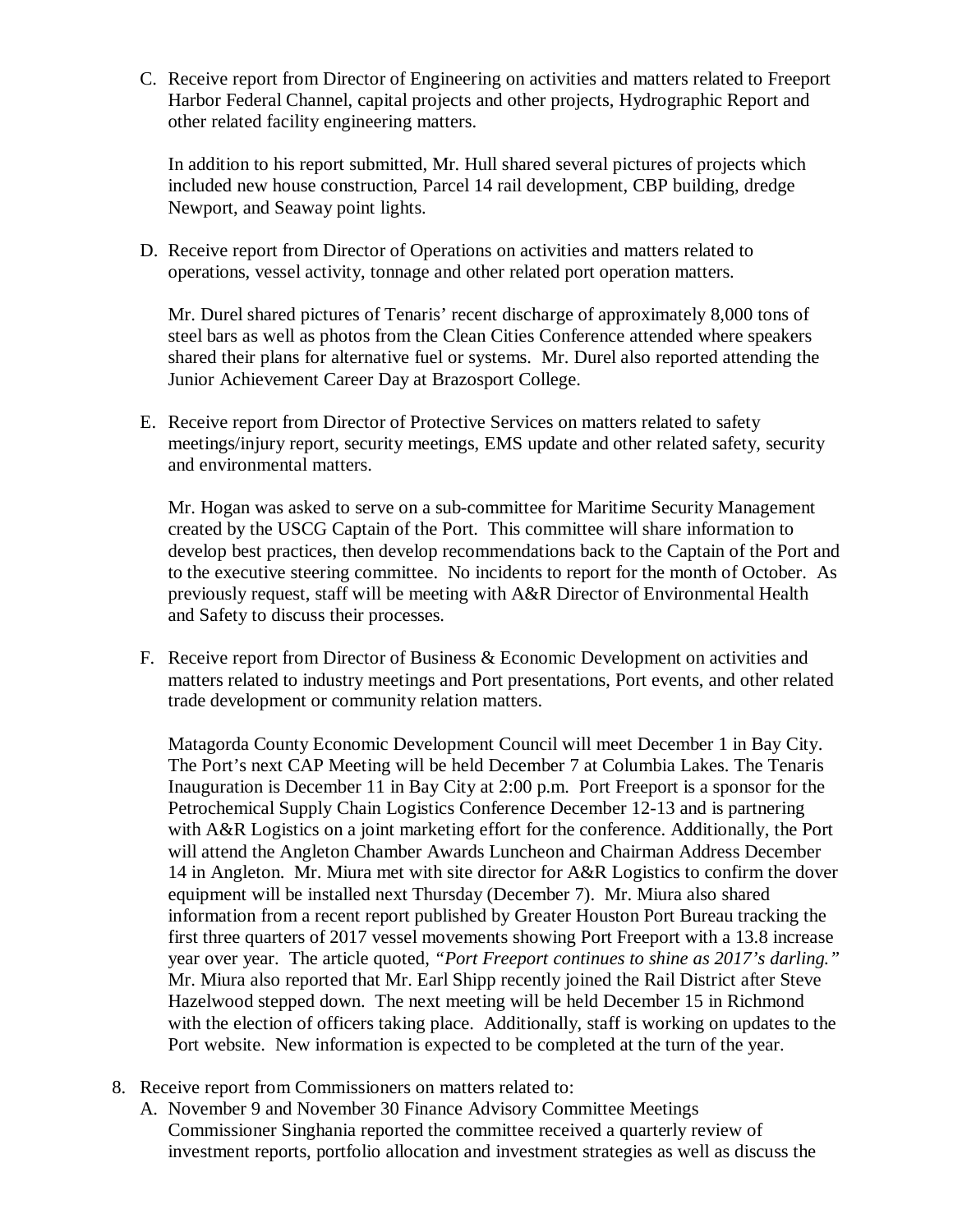Port reserves for capital improvements which is on the agenda for approval today. The committee also discussed the status and findings of the annual audit.

B. Meetings and conferences attended, Port presentations and other related Port Commission matters.

Commissioner Pirtle reported attending the BCCA meeting and the meeting in Houston with General Jackson held earlier in the day. Commissioner Pirtle also noted Chris Frabotta's comments that Mr. Hull was a pleasure to work with.

Commissioner Singhania reported attending the CP Chem ceremony November 10 and the Rail District meeting November 17.

9. Public Comment

There were no public comments.

- 10. Receive update from Kennemer, Masters and Lunsford regarding the annual audit. Mr. Kevin Cadenhead updated to the Board regarding the annual audit. Mr. Cadenhead reported to the board they have no audit findings that need to be reported from the audit, nor do they have any management recommendations in advisory letter which means there are good controls in place and no improvements recommended. Field work was completed two weeks ago and the auditors are now assisting the Port to develop and write the annual financial report for submission to GFOA for Certificate of Excellence. Once the report is ready, KML will meet with staff to discuss the report in detail. Mr. Cadenhead thanked Ms. Campus and staff for their participation and availability during the audit for a smooth transition.
- 11. Adoption of a resolution authorizing a contribution to fund Port reserves for capital improvements.

The resolution before the Board is to fund the capital improvements by a separate reserve account established in October 2015. The resolution states the October 2017 maintenance and operations levy is expected to be \$3,887,346 for payment of maintenance and operations expenses and the Port desires to transfer and equivalent amount into the Port Reserve for Capital Improvements which are expected to be used in completing the Freeport Harbor Channel Improvements.

A motion was made by Commissioner Singhania to adopt the resolution. The motion was seconded by Commissioner Santos with all Commissioners present voting in favor of the motion.

12. Adoption of a Resolution approving the application for tax abatement with Shintech, Inc. (dba K-Bin) for property located in Shintech, Inc. Reinvestment Zone No. 10, approving Tax Abatement Agreement on the same terms and conditions as granted to Shintech, Inc. by Brazoria County and authorizing Chairman and Secretary to execute said agreement.

Mr. Mannion explained the application is for warehouse expansion and a production building for additional PVC compounding line. This is a \$17 million investment with an expected 20 year life. The abatement request is for \$15 million for 7 years and is expected to create 25 constructions jobs at peak and retain 10 jobs overall. The estimated taxes to be abated by the Port is \$42,105. Mr. Mannion affirmed the application is complete and meets the Port's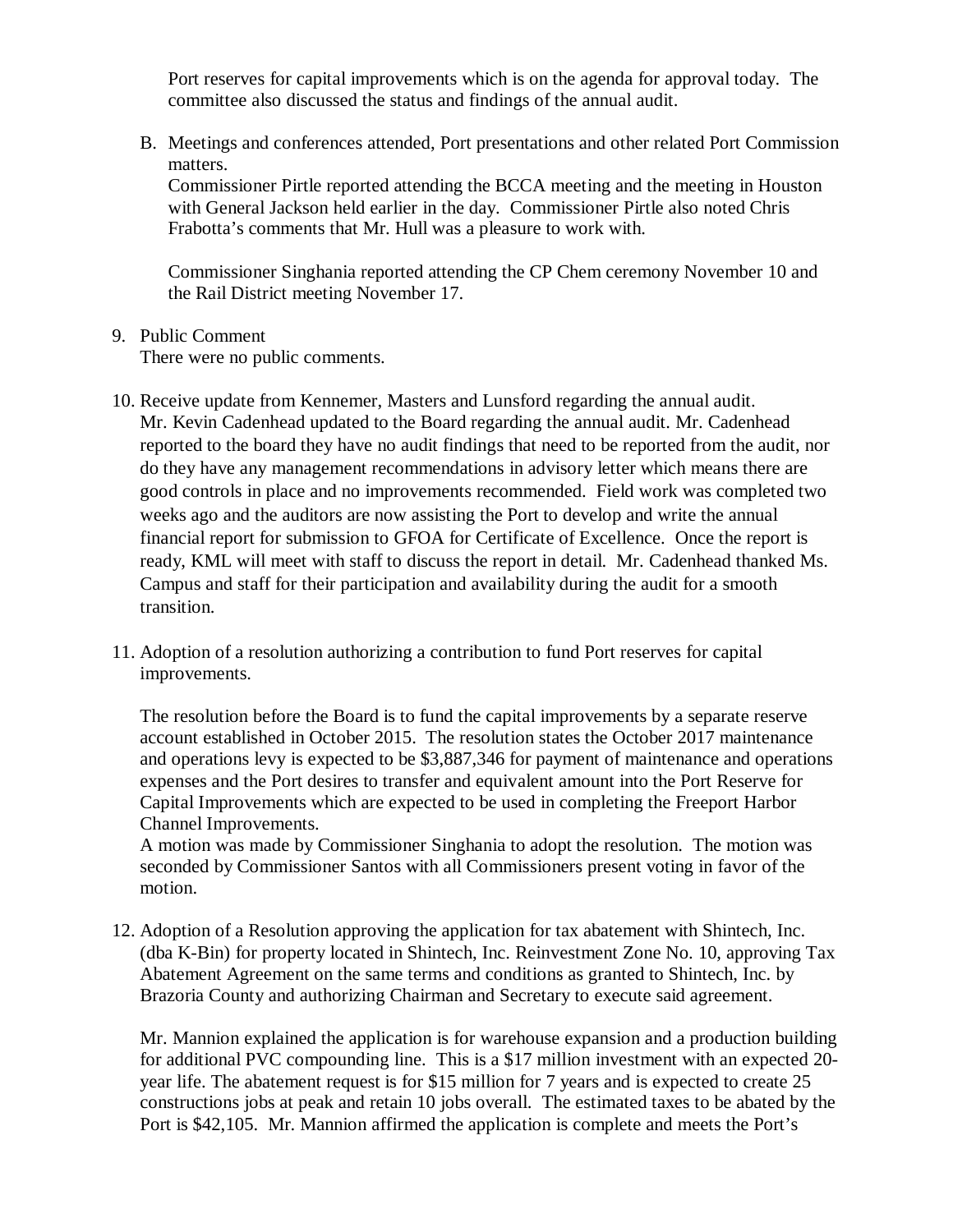criteria for tax abatement adding the County has approved the same October 24. Mr. Mannion introduced Richard Przeworski with K-Bin who further explained the project.

A motion was made by Commissioner Pirtle to approve the resolution. The motion was seconded by Commissioner Singhania with all Commissioners present voting in favor of the motion.

13. Discuss and consider clarification of motion authorizing Executive Director/CEO to proceed with implementation of the Port Freeport Compensation Plan as presented including annual performance based merit increases.

Ms. Saathoff stated at a previous meeting, the Commission made a motion to approve implementation of a compensation plan to include the annual performance based merit increases. This item is to clarify for the recorded minutes what the Board approved. The Port hired Management Advisory Group to assist management with the development of a compensation plan and perform a market study. The process began with staff interviews for input into job descriptions to ensure accurate descriptions were in place before completing the market analysis. Once completed and market information was obtained, the Management Group developed a classification-based compensation plan which was presented to the Board and authorization was given for staff to move forward with implementation. The implementation included recommendations to bring some positions within an appropriate classification range as well as certain equity adjustments. Ms. Saathoff also noted that the recommended top end of merit increases be at 3.5% which are awarded based on performance. The amounts presented for merit increases and compensation plan implementation are within the budget adopted in September. Ms. Saathoff will initiate implementation after the meeting. There were no questions or comments from Commissioners.

No action is necessary.

- 14. EXECUTIVE SESSION in accordance with Subchapter D of the Open Meetings Act, Texas Government Code Section 551.001, et. seq., to review and consider the following:
	- A. Under authority of Section 551.071 (consultation with attorney) for discussion regarding:
		- 1. Consultation with attorney to discuss potential litigation.
	- B. Under authority of Section 551.072 (deliberation of real property) for discussion regarding:
		- 1. The potential purchase, exchange, lease or value of real property located at Port Freeport, including but not limited to Parcels 7, 8, 10, 26 and 37.
		- 2. The potential purchase, exchange, lease or value of real property located at Port Freeport, including but not limited to the real property located at and contiguous to Berths 1, 2, 5 and 7.
		- 3. Discussion regarding the potential exchange, lease or value of real property located in Freeport, Texas, including but not limited to the area known as the East End of Freeport and bordered by the following streets: FM 1495; East 2<sup>nd</sup> Street; Terminal Street and East 8<sup>th</sup> Street in Freeport, Texas.